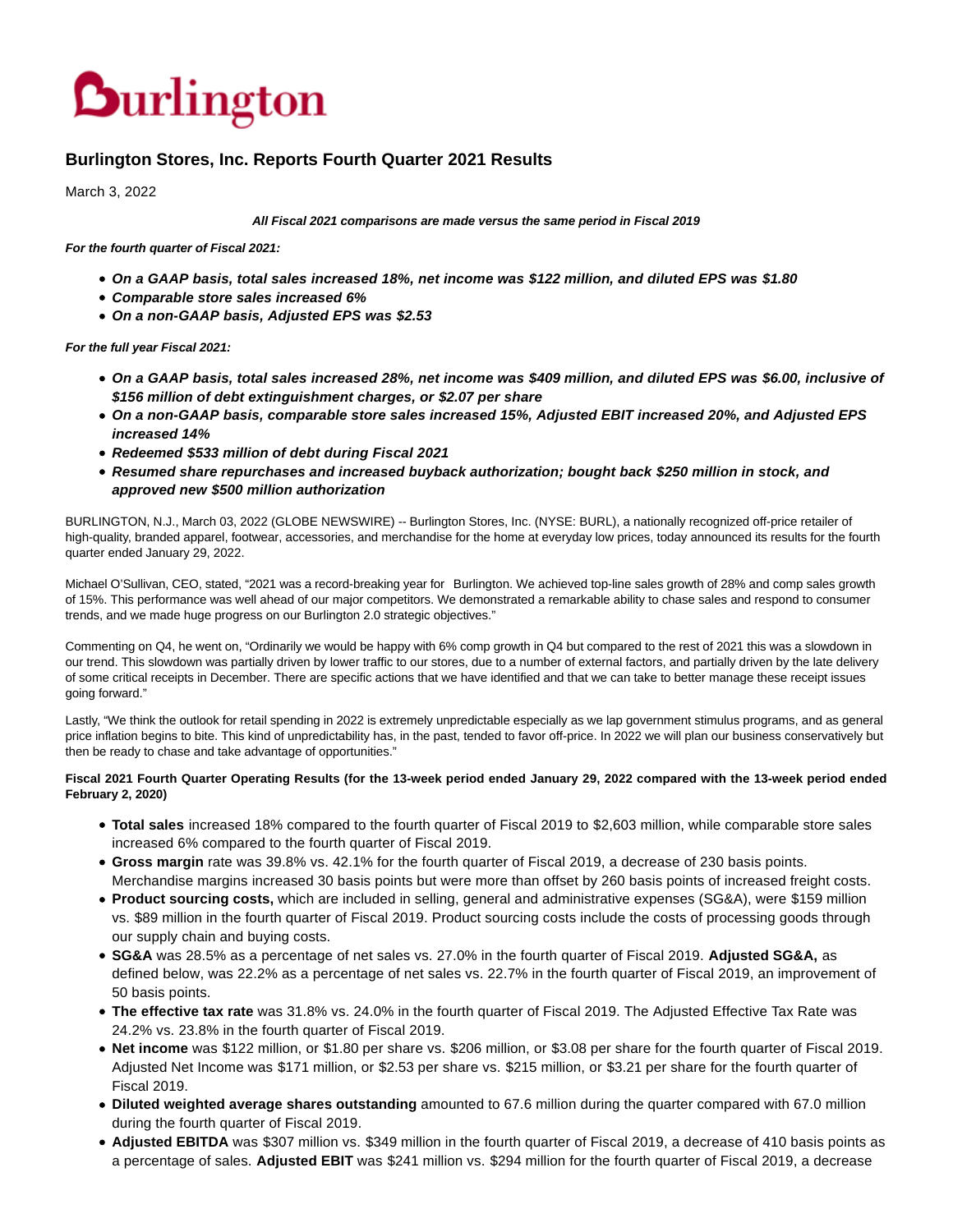of 410 basis points as a percentage of sales.

## **Full Year Fiscal 2021 Results**

Total sales increased 28% compared to Fiscal 2019. Net income decreased 12% to \$409 million, or \$6.00 per share vs. \$6.91 per share in Fiscal 2019, a decrease of 13%. Adjusted EBIT increased 20%, or \$132 million, to \$802 million, a decrease of 60 basis points as a percentage of sales. Adjusted Net Income of \$573 million increased 16% vs. Fiscal 2019, while Adjusted EPS was \$8.41 vs. \$7.35 in Fiscal 2019, an increase of 14%.

Given the volatility in Fiscal 2020 results caused by COVID-19 and to assist with comparability, all fourth quarter and full year Fiscal 2021 comparisons are made versus the fourth quarter or full year Fiscal 2019. For a discussion of results for Fiscal 2021 as compared to Fiscal 2020, refer to our Annual Report on Form 10-K for the year ended January 29, 2022, which will be filed with the Securities and Exchange Commission (the "SEC").

## **Inventory**

Merchandise inventories were \$1,021 million vs. \$777 million at the end of Fiscal 2019. Comparable store inventories decreased 30%. Reserve inventory was 50% of total inventory at the end of Fiscal 2021 compared to 33% at the end of Fiscal 2019.

## **Liquidity and Debt**

- The Company ended the fourth quarter of Fiscal 2021 with \$1,685 million in liquidity, comprised of \$1,091 million in unrestricted cash and \$594 million in availability on its ABL facility. The Company ended the fourth quarter with \$1,555 million in outstanding total debt, including \$957 million in a Term Loan facility, \$572 million in Convertible Notes, and no borrowings on the ABL facility.
- During the fourth quarter, the Company extended the maturity of its ABL facility from June 2023 to December 2026. In addition, the Company increased the size of the ABL facility from \$600 million to \$650 million and reduced applicable interest rate margins.

## **Convertible Note and Common Stock Repurchases**

- During the fourth quarter, the Company entered into privately negotiated transactions to repurchase approximately \$72 million in principal amount of the Company's outstanding 2.25% Convertible Notes. The total transaction value of approximately \$109 million was settled in cash in the fourth quarter.
- In addition, during the fourth quarter the Company repurchased 344,492 shares of its common stock for \$100 million. As of the end of the fourth quarter, the Company had \$150 million remaining on its then-current share repurchase authorization.
- In February 2022, the Company's Board of Directors authorized the repurchase of up to an additional \$500 million of common stock, which is authorized to be executed through February 2024.

#### **Outlook**

Given the uncertainty surrounding the pace of the recovery of consumer demand and the ongoing COVID-19 pandemic, the Company is not providing sales or earnings guidance for Fiscal 2022 (the 52-weeks ending January 28, 2023) at this time.

The Company is issuing the following Fiscal 2022 guidance items:

- Capital expenditures, net of landlord allowances, is expected to be approximately \$725 million;
- The Company expects to open 120 new stores, while relocating or closing 30 stores, for a total of 90 net new stores in Fiscal 2022;
- Depreciation & amortization, exclusive of favorable lease costs, is expected to be approximately \$300 million;
- Interest expense is expected to be approximately \$61 million; and
- The effective tax rate is expected to be approximately 26% to 27%.

#### **Note Regarding Non-GAAP Financial Measures**

The foregoing discussion of the Company's operating results includes references to Adjusted SG&A, Adjusted EBITDA, Adjusted Net Income, Adjusted Earnings per Share (or Adjusted EPS), Adjusted EBIT (or Adjusted Operating Margin), and Adjusted Effective Tax Rate. The Company believes these supplemental measures are useful in evaluating the performance of its business and provide greater transparency into its results of operations. In particular, the Company believes that excluding certain items that may vary substantially in frequency and magnitude from what it considers to be its core operating results are useful supplemental measures that assist in evaluating its ability to generate earnings and leverage sales, and to more readily compare core operating results between past and future periods. These non-GAAP financial measures are defined and reconciled to the most comparable GAAP measures later in this document.

#### **Fourth Quarter 2021 Conference Call**

The Company will hold a conference call on March 3, 2022 at 8:30 a.m. ET to discuss the Company's fourth quarter and fiscal 2021 results. The U.S. toll free dial-in for the conference call is 1-866-437-5084 (passcode: 2137698) and the international dial-in number is 1-409-220-9374. A live webcast of the conference call will also be available on the investor relations page of the company's website a[t www.burlingtoninvestors.com.](http://www.burlingtoninvestors.com/)

For those unable to participate in the conference call, a replay will be available after the conclusion of the call on March 3, 2022 beginning at 11:30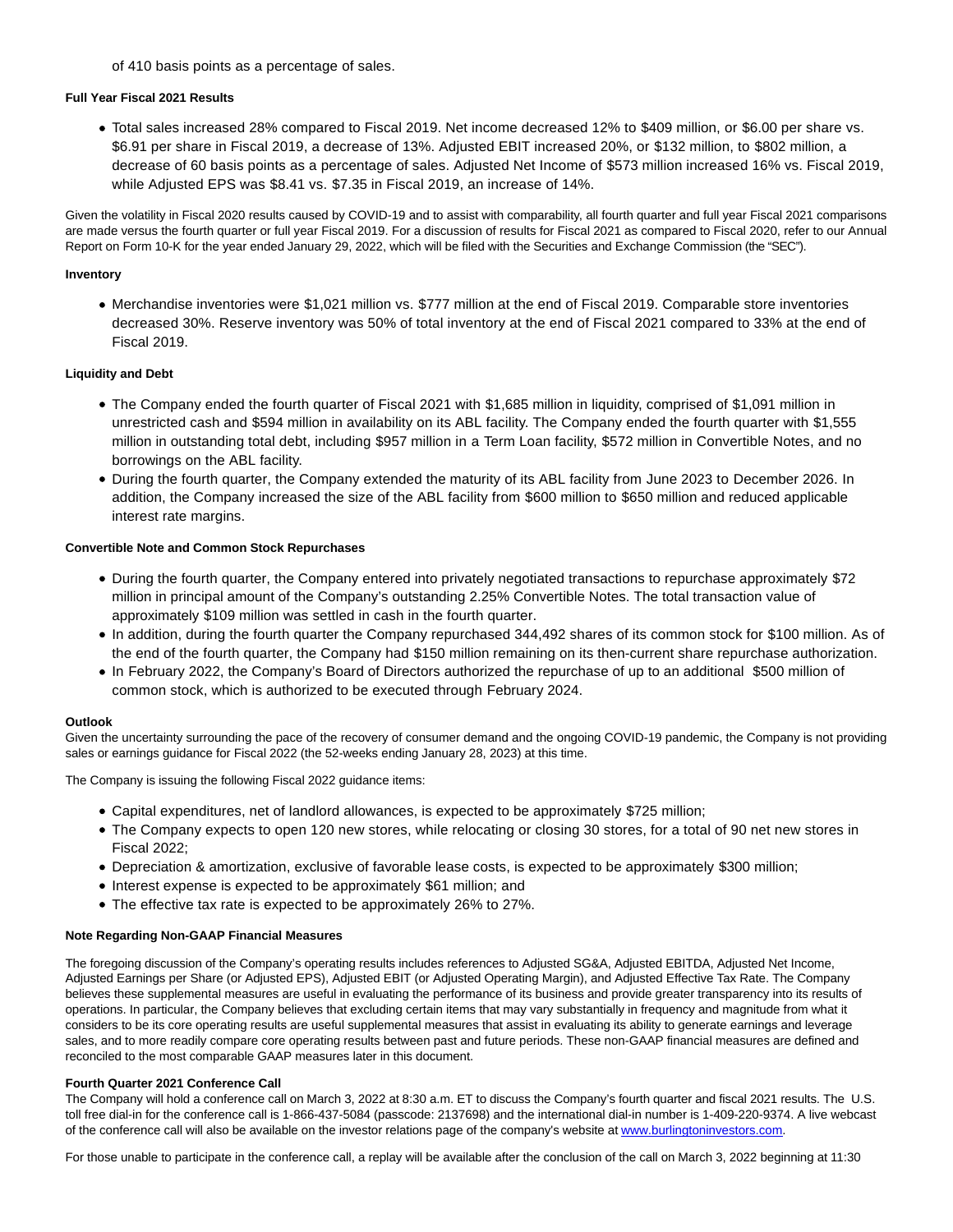a.m. ET through March 10, 2022 11:59 p.m. ET. The U.S. toll-free replay dial-in number is 1-855-859-2056 and the international replay dial-in number is 1-404-537-3406. The replay passcode is 2137698.

#### **About Burlington Stores, Inc.**

Burlington Stores, Inc., headquartered in New Jersey, is a nationally recognized off-price retailer with Fiscal 2021 net sales of \$9.3 billion. The Company is a Fortune 500 company and its common stock is traded on the New York Stock Exchange under the ticker symbol "BURL." The Company operated 840 stores as of the end of Fiscal 2021, in 45 states and Puerto Rico, principally under the name Burlington Stores. The Company's stores offer an extensive selection of in-season, fashion-focused merchandise at up to 60% off other retailers' prices, including women's ready-to-wear apparel, menswear, youth apparel, baby, beauty, footwear, accessories, home, toys, gifts and coats.

For more information about the Company, visit [www.burlington.com.](https://www.globenewswire.com/Tracker?data=HACaPFXxxr5CnLQb2XTegUKSbOeWbTi5NU9G62fgru75NAYRk1mMipcAetsZeg1XliQlf_kU4AKUOWfDKzL_Ul1JFACagPoTlBbV4H_m2zs=)

#### **Investor Relations Contacts:**

David J. Glick Daniel Delrosario 855-973-8445 [Info@BurlingtonInvestors.com](https://www.globenewswire.com/Tracker?data=sg3DmPHTV2kdlps1t9U6MqkdcLPymAqRkHZZ6wVhY1paybj2MYpC8KoHJZRK3C-d3IITIcPtTnHNST4oE_9arJ0nt6mByP7nTOT6MhN1GpaI9gtlCYJCeymako6fycDK)

Allison Malkin ICR, Inc. 203-682-8225

#### **Safe Harbor for Forward-Looking and Cautionary Statements**

This release contains forward-looking statements within the meaning of Section 27A of the Securities Act of 1933, as amended, and Section 21E of the Securities Exchange Act of 1934, as amended. All statements other than statements of historical fact included in this release, including those about our expected sales trend, our liquidity position, inventory plans, and the economic environment, as well as statements describing our outlook for future periods, are forward-looking statements. Forward-looking statements discuss our current expectations and projections relating to our financial condition, results of operations, plans, objectives, future performance and business. You can identify forward-looking statements by the fact that they do not relate strictly to historical or current facts. We do not undertake to publicly update or revise our forward-looking statements even if experience or future changes make it clear that any projected results expressed or implied in such statements will not be realized. If we do update one or more forward-looking statements, no inference should be made that we will make additional updates with respect to those or other forward-looking statements. All forward-looking statements are subject to risks and uncertainties that may cause actual events or results to differ materially from those we expected, including the impact of the COVID-19 pandemic and actions taken to slow its spread and the related impacts on economic activity, financial markets, labor markets and the global supply chain; general economic conditions, including inflation, and the related impact on consumer confidence and spending; competitive factors, including pricing and promotional activities of major competitors and an increase in competition within the markets in which we compete; weather patterns, including changes in year-over-year temperatures; the reduction in traffic to, or the closing of, the other destination retailers in the shopping areas where our stores are located; changing consumer preferences and demand; industry trends, including changes in buying, inventory and other business practices; natural and man-made disasters, including fire, snow and ice storms, flood, hail, hurricanes and earthquakes; our ability to successfully implement one or more of our strategic initiatives and growth plans; the availability, selection and purchasing of attractive merchandise on favorable terms; the availability of desirable store locations on suitable terms; industry trends, including changes in buying, inventory and other business practices; terrorist attacks, particularly attacks on or within markets in which we operate; our ability to attract, train and retain quality employees and temporary personnel in appropriate numbers; our ability to control costs and expenses; the solvency of parties with whom we do business and their willingness to perform their obligations to us; import risks, including tax and trade policies, tariffs and government regulations; our dependence on vendors for our merchandise; domestic and international events affecting the delivery of merchandise to our stores; unforeseen cyber-related problems or attacks; regulatory and tax changes; issues with merchandise safety and shrinkage; any unforeseen material loss or casualty or the existence of adverse litigation; the impact of current and future laws and the interpretation of such laws; our substantial level of indebtedness and related debt-service obligations; consequences of the failure to comply with covenants in our debt agreements; the availability of adequate financing; and each of the factors that may be described from time to time in our filings with the SEC. For each of these factors, the Company claims the protection of the safe harbor for forward-looking statements contained in the Private Securities Litigation Reform Act of 1995, as amended.

#### **BURLINGTON STORES, INC. CONDENSED CONSOLIDATED STATEMENTS OF INCOME (LOSS) (unaudited) (All amounts in thousands, except per share data)**

|                                                |                     | <b>Three Months Ended</b> |                     | <b>Fiscal Year Ended</b> |                     |                     |  |  |  |
|------------------------------------------------|---------------------|---------------------------|---------------------|--------------------------|---------------------|---------------------|--|--|--|
|                                                | January 29,<br>2022 | January 30,<br>2021       | February 1,<br>2020 | January 29,<br>2022      | January 30,<br>2021 | February 1,<br>2020 |  |  |  |
| <b>REVENUES:</b>                               |                     |                           |                     |                          |                     |                     |  |  |  |
| Net sales                                      | \$2.603.461         | \$ 2.278.935              | \$2,201,384         | \$<br>9,306,549          | 5.751.541<br>\$     | 7,261,243<br>\$     |  |  |  |
| Other revenue                                  | 5,547               | 3,959                     | 7,215               | 15,707                   | 12,439              | 25,155              |  |  |  |
| Total revenue                                  | 2,609,008           | 2,282,894                 | 2,208,599           | 9,322,256                | 5,763,980           | 7,286,398           |  |  |  |
| <b>COSTS AND EXPENSES:</b>                     |                     |                           |                     |                          |                     |                     |  |  |  |
| Cost of sales                                  | 1.566.723           | 1,309,443                 | 1,274,089           | 5,436,155                | 3,555,024           | 4,228,740           |  |  |  |
| Selling, general and administrative expenses   | 741.622             | 704.964                   | 595.316             | 2,868,527                | 2,326,928           | 2,228,178           |  |  |  |
| Costs related to debt issuances and amendments |                     |                           |                     | 3.419                    | 3.633               | (375)               |  |  |  |
| Depreciation and amortization                  | 66.131              | 56.712                    | 55.089              | 249.217                  | 220.390             | 210,720             |  |  |  |
| Impairment charges - long-lived assets         | 4.514               | 437                       | 4.315               | 7.748                    | 6.012               | 4.315               |  |  |  |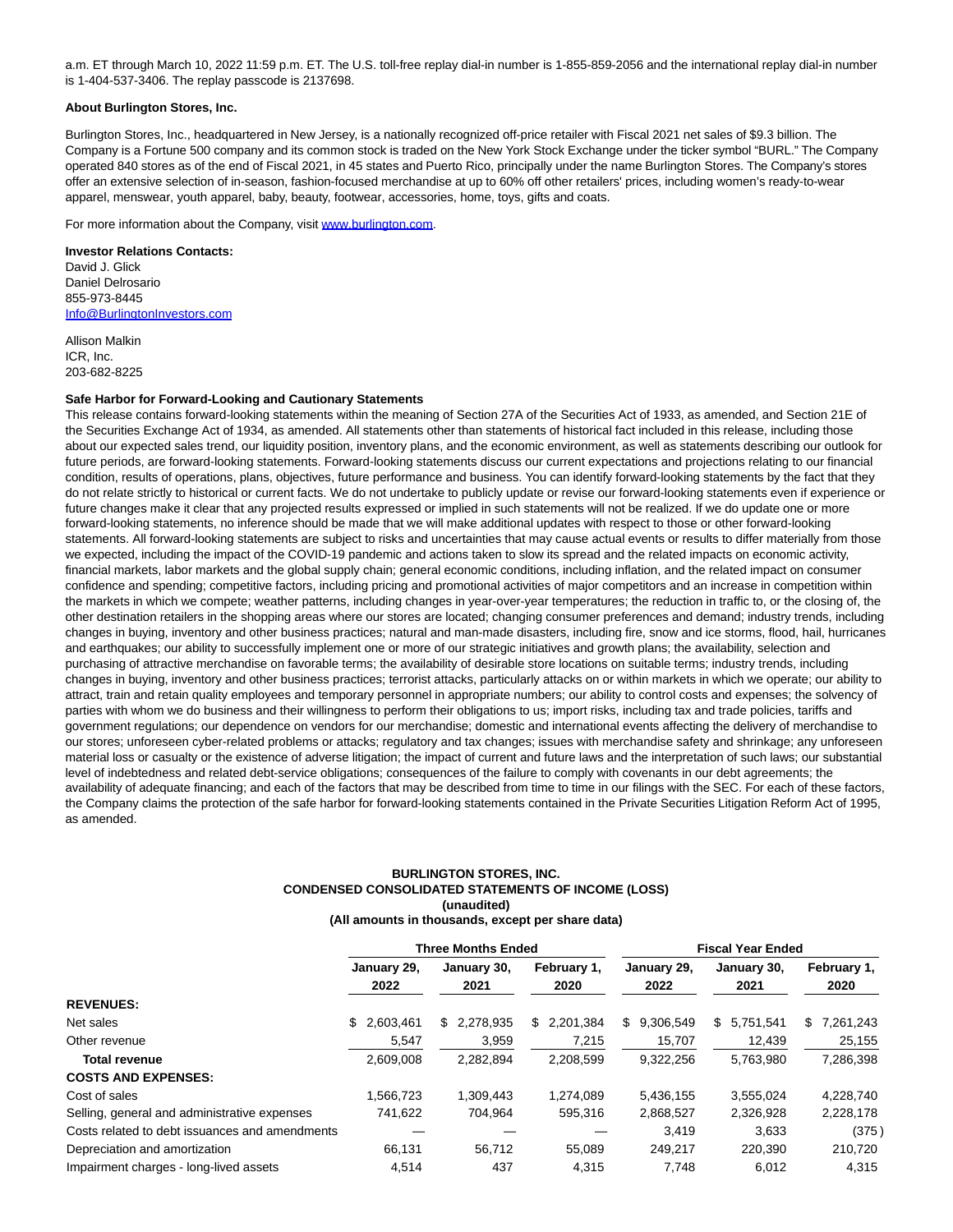| Other income - net                                   | (1,364)   | (4, 119)  | (3,514)   | (11,630)  | (8,353)    |   | (16, 531) |
|------------------------------------------------------|-----------|-----------|-----------|-----------|------------|---|-----------|
| Loss on extinguishment of debt                       | 38.264    |           |           | 156,020   | 202        |   |           |
| Interest expense                                     | 14,792    | 27,260    | 11,872    | 67,502    | 97,767     |   | 50,826    |
| <b>Total costs and expenses</b>                      | 2,430,682 | 2,094,697 | 1,937,167 | 8,776,958 | 6,201,603  |   | 6,705,873 |
| Income (loss) before income tax expense<br>(benefit) | 178.326   | 188.197   | 271.432   | 545.298   | (437, 623) |   | 580,525   |
| Income tax expense (benefit)                         | 56.690    | 32,203    | 65,107    | 136,459   | (221, 124) |   | 115,409   |
| Net income (loss)                                    | 121,636   | 155,994   | 206,325   | 408,839   | (216, 499) |   | 465,116   |
| Diluted net income (loss) per common share           | 1.80      | 2.33      | 3.08      | 6.00      | (3.28)     | S | 6.91      |
| Weighted average common shares - diluted             | 67.626    | 66.962    | 67.010    | 68.126    | 65.962     |   | 67.293    |

## **BURLINGTON STORES, INC. CONDENSED CONSOLIDATED BALANCE SHEETS (unaudited) (All amounts in thousands)**

|                                             | January 29,<br>2022 | January 30,<br>2021 | February 1,<br>2020 |  |
|---------------------------------------------|---------------------|---------------------|---------------------|--|
| <b>ASSETS</b>                               |                     |                     |                     |  |
| <b>Current assets:</b>                      |                     |                     |                     |  |
| Cash and cash equivalents                   | \$<br>1,091,091     | \$<br>1,380,276     | \$<br>403,074       |  |
| Restricted cash and cash equivalents        | 6,582               | 6.582               | 6,582               |  |
| Accounts receivable-net                     | 54,089              | 62,161              | 91,508              |  |
| Merchandise inventories                     | 1,021,009           | 740,788             | 777,248             |  |
| Assets held for disposal                    | 4,358               | 6,655               | 2,261               |  |
| Prepaid and other current assets            | 370,515             | 314,154             | 136,698             |  |
| <b>Total current assets</b>                 | 2,547,644           | 2,510,616           | 1,417,371           |  |
| Property and equipment-net                  | 1,552,237           | 1,438,863           | 1,403,173           |  |
| Operating lease assets                      | 2,638,473           | 2,469,366           | 2,397,842           |  |
| Goodwill and intangible assets-net          | 285,064             | 285,064             | 285,064             |  |
| Deferred tax assets                         | 3,959               | 4,422               | 4,678               |  |
| Other assets                                | 62,136              | 72,761              | 85,731              |  |
| <b>Total assets</b>                         | 7,089,513<br>\$     | \$<br>6,781,092     | \$<br>5,593,859     |  |
| <b>LIABILITIES AND STOCKHOLDERS' EQUITY</b> |                     |                     |                     |  |
| <b>Current liabilities:</b>                 |                     |                     |                     |  |
| Accounts payable                            | \$<br>1,080,802     | \$<br>862,638       | \$<br>759,107       |  |
| Current operating lease liabilities         | 358,793             | 304,629             | 302,185             |  |
| Other current liabilities                   | 493,695             | 512,830             | 397,032             |  |
| Current maturities of long term debt        | 14,357              | 3,899               | 3,577               |  |
| <b>Total current liabilities</b>            | 1,947,647           | 1,683,996           | 1,461,901           |  |
| Long term debt                              | 1,541,102           | 1,927,770           | 1,001,723           |  |
| Long term operating lease liabilities       | 2,539,420           | 2,400,782           | 2,322,000           |  |
| <b>Other liabilities</b>                    | 80,904              | 103,940             | 97,798              |  |
| Deferred tax liabilities                    | 220,023             | 199,850             | 182,288             |  |
| Stockholders' equity                        | 760,417             | 464,754             | 528,149             |  |
| Total liabilities and stockholders' equity  | \$<br>7,089,513     | \$<br>6,781,092     | \$<br>5,593,859     |  |

## **BURLINGTON STORES, INC. CONDENSED CONSOLIDATED STATEMENTS OF CASH FLOWS (unaudited) (All amounts in thousands)**

|             | <b>Fiscal Year Ended</b> |             |
|-------------|--------------------------|-------------|
| January 29, | January 30,              | February 1, |
| 2022        | 2021                     | 2020        |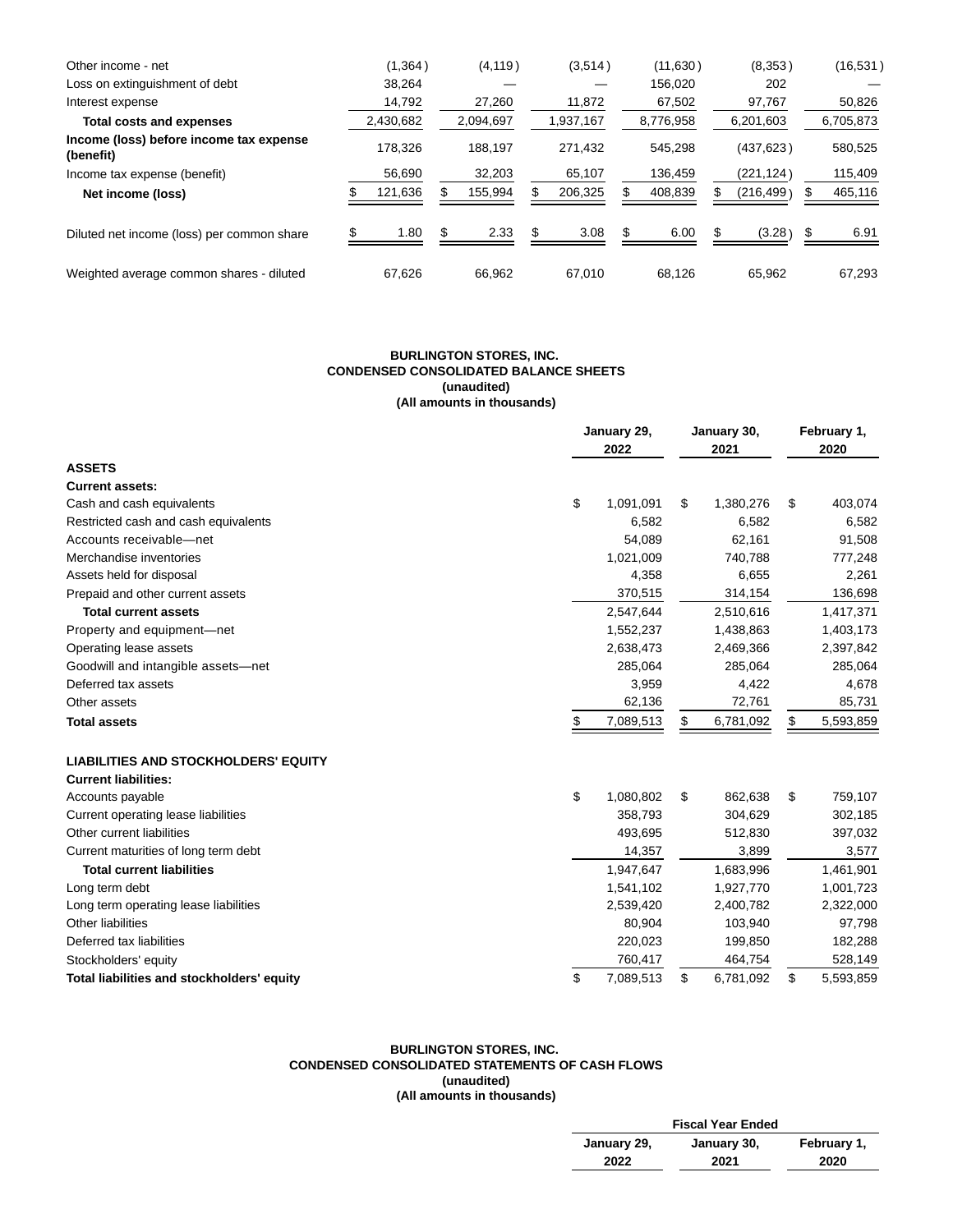| <b>OPERATING ACTIVITIES</b>                                                                       |                 |                  |               |
|---------------------------------------------------------------------------------------------------|-----------------|------------------|---------------|
| Net income (loss)                                                                                 | \$<br>408,839   | \$<br>(216, 499) | \$<br>465,116 |
| Adjustments to reconcile net income (loss) to net cash provided by operating activities           |                 |                  |               |
| Depreciation and amortization                                                                     | 249,217         | 220,390          | 210,720       |
| Deferred income taxes                                                                             | 51,952          | (24, 959)        | 9,070         |
| Loss on extinguishment of debt                                                                    | 156,020         | 202              |               |
| Non-cash stock compensation expense                                                               | 58,546          | 55,845           | 43,928        |
| Non-cash lease expense                                                                            | (10, 294)       | (1,530)          | 12,599        |
| Cash received from landlord allowances                                                            | 34,051          | 40,663           | 56,280        |
| Changes in assets and liabilities:                                                                |                 |                  |               |
| Accounts receivable                                                                               | 10,186          | 26,858           | (8,816)       |
| Merchandise inventories                                                                           | (280, 220)      | 36,459           | 176,430       |
| Accounts payable                                                                                  | 214,792         | 104,607          | (90, 899)     |
| Other current assets and liabilities                                                              | (89, 492)       | (73, 583)        | 11,604        |
| Long term assets and liabilities                                                                  | (2,782)         | 562              | 3,176         |
| Other operating activities                                                                        | 32,344          | 50,166           | 2,517         |
| Net cash provided by operating activities                                                         | 833,159         | 219,181          | 891,725       |
| <b>INVESTING ACTIVITIES</b>                                                                       |                 |                  |               |
| Cash paid for property and equipment                                                              | (352, 467)      | (273, 282)       | (328, 357)    |
| Lease acquisition costs                                                                           | (576)           |                  | (1,983)       |
| Proceeds from insurance recoveries related to property and equipment                              |                 | 220              | 5,131         |
| Proceeds from sale of property and equipment and assets held for sale                             | 8,654           |                  |               |
| Other investing activities                                                                        |                 | (1,070)          | 611           |
| Net cash (used in) investing activities                                                           | (344, 389)      | (274, 132)       | (324, 598)    |
| <b>FINANCING ACTIVITIES</b>                                                                       |                 |                  |               |
| Proceeds from long term debt-ABL Line of Credit                                                   |                 | 400,000          | 1,294,400     |
| Principal payments on long term debt-ABL Line of Credit                                           |                 | (400,000)        | (1,294,400)   |
| Proceeds from long term debt-Term B-6 Loans                                                       | 956,608         |                  |               |
| Principal payments on long term debt-Term B-5 Loans                                               | (961, 415)      |                  |               |
| Proceeds from long term debt—Convertible Note                                                     |                 | 805,000          |               |
| Principal payment on long term debt—Convertible Notes                                             | (201, 695)      |                  |               |
| Proceeds from long term debt-Secured Note                                                         |                 | 300,000          |               |
| Principal payments on long term debt-Secured Notes                                                | (323, 905)      |                  |               |
| Purchase of treasury shares                                                                       | (266, 628)      | (65, 526)        | (323,080)     |
| Other financing activities                                                                        | 19,080          | (7, 321)         | 31,453        |
| Net cash (used in) provided by financing activities                                               | (777, 955)      | 1,032,153        | (291,627)     |
| (Decrease) increase in cash, cash equivalents, restricted cash and restricted cash<br>equivalents | (289, 185)      | 977,202          | 275,500       |
| Cash, cash equivalents, restricted cash and restricted cash equivalents at beginning of<br>period | 1,386,858       | 409,656          | 134,156       |
| Cash, cash equivalents, restricted cash and restricted cash equivalents at end of<br>period       | \$<br>1,097,673 | \$<br>1,386,858  | \$<br>409,656 |

## **Reconciliation of Non-GAAP Financial Measures**

(Unaudited)

(Amounts in thousands, except per share data)

The following tables calculate the Company's Adjusted Net Income (Loss), Adjusted EPS, Adjusted EBITDA, Adjusted EBIT, Adjusted SG&A and Adjusted Effective Tax Rate, all of which are considered non-GAAP financial measures. Generally, a non-GAAP financial measure is a numerical measure of a company's performance, financial position or cash flows that either excludes or includes amounts that are not normally excluded or included in the most directly comparable measure calculated and presented in accordance with GAAP.

Adjusted Net Income (Loss) is defined as net income (loss), exclusive of the following items, if applicable: (i) net favorable lease costs; (ii) costs related to debt issuances and amendments; (iii) loss on extinguishment of debt; (iv) impairment charges; (v) amounts related to certain litigation matters; (vi) non-cash interest expense on the Convertible Notes; (vii) costs related to closing the e-commerce store; and (viii) other unusual, non-recurring or extraordinary expenses, losses, charges or gains, all of which are tax effected to arrive at Adjusted Net Income (Loss).

Adjusted EPS is defined as Adjusted Net Income (Loss) divided by the diluted weighted average shares outstanding, as defined in the table below.

Adjusted EBITDA is defined as net income (loss), exclusive of the following items, if applicable: (i) interest expense; (ii) interest income; (iii) loss on extinguishment of debt; (iv) income tax expense (benefit); (v) depreciation and amortization; (vi) impairment charges; (vii) costs related to debt issuances and amendments; (viii) amounts related to certain litigation matters; (ix) costs related to closing the e-commerce store; and (x) other unusual, non-recurring or extraordinary expenses, losses, charges or gains.

Adjusted EBIT (or Adjusted Operating Margin) is defined as net income (loss), exclusive of the following items, if applicable: (i) interest expense; (ii)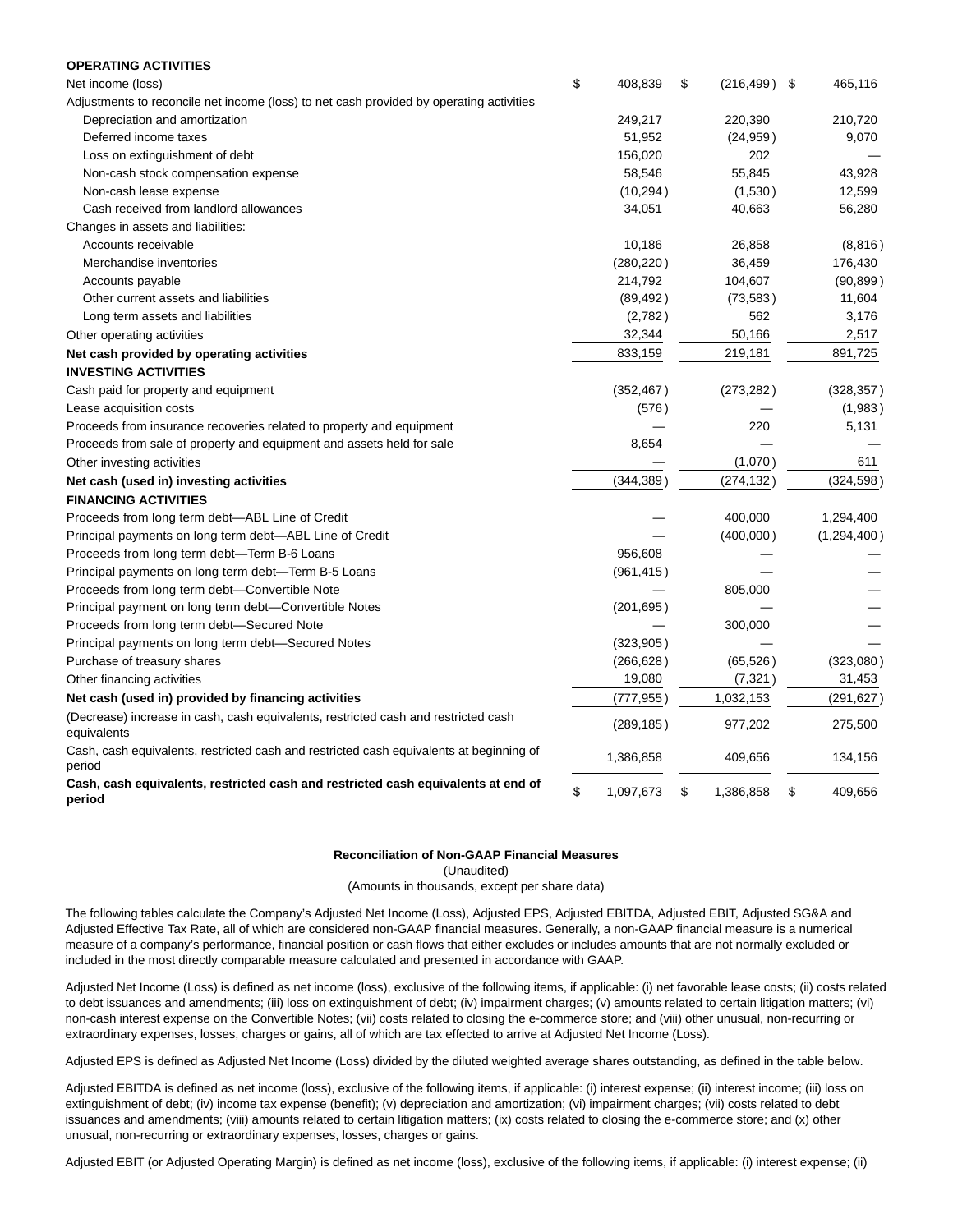interest income; (iii) loss on extinguishment of debt; (iv) income tax expense (benefit); (v) impairment charges; (vi) net favorable lease costs; (vii) costs related to debt issuances and amendments; (viii) amounts related to certain litigation matters; (ix) costs related to closing the e-commerce store; and (x) other unusual, non-recurring or extraordinary expenses, losses, charges or gains.

Adjusted SG&A is defined as SG&A less product sourcing costs, favorable lease costs, amounts related to certain litigation matters and costs related to closing the e-commerce store.

Adjusted Effective Tax Rate is defined as the GAAP effective tax rate less the tax effect of the reconciling items to arrive at Adjusted Net Income (footnote (g) in the table below).

The Company presents Adjusted Net Income (Loss), Adjusted EPS, Adjusted EBITDA, Adjusted EBIT, Adjusted SG&A and Adjusted Effective Tax Rate because it believes they are useful supplemental measures in evaluating the performance of the Company's business and provide greater transparency into the results of operations. In particular, the Company believes that excluding certain items that may vary substantially in frequency and magnitude from what the Company considers to be its core operating results are useful supplemental measures that assist in evaluating the Company's ability to generate earnings and leverage sales, and to more readily compare core operating results between past and future periods.

The Company believes that these non-GAAP measures provide investors helpful information with respect to the Company's operations and financial condition. Other companies in the retail industry may calculate these non-GAAP measures differently such that the Company's calculation may not be directly comparable.

The following table shows the Company's reconciliation of net income (loss) to Adjusted Net Income (Loss) and Adjusted EPS for the periods indicated:

|                                                                              |                     |    |                           |    | (unaudited)                           |    |                          |    |                     |    |                     |  |
|------------------------------------------------------------------------------|---------------------|----|---------------------------|----|---------------------------------------|----|--------------------------|----|---------------------|----|---------------------|--|
|                                                                              |                     |    |                           |    | (in thousands, except per share data) |    |                          |    |                     |    |                     |  |
|                                                                              |                     |    | <b>Three Months Ended</b> |    |                                       |    | <b>Fiscal Year Ended</b> |    |                     |    |                     |  |
|                                                                              | January 29,<br>2022 |    | January 30,<br>2021       |    | February 1,<br>2020                   |    | January 29,<br>2022      |    | January 30,<br>2021 |    | February 1,<br>2020 |  |
| Reconciliation of net income (loss) to<br><b>Adjusted Net Income (Loss):</b> |                     |    |                           |    |                                       |    |                          |    |                     |    |                     |  |
| Net income (loss)                                                            | \$<br>121,636       | £. | 155,994                   | \$ | 206,325                               | \$ | 408,839                  | \$ | (216, 499)          | \$ | 465,116             |  |
| Net favorable lease costs (a)                                                | 4,726               |    | 5,677                     |    | 7,499                                 |    | 21,914                   |    | 24,078              |    | 35,761              |  |
| Non-cash interest expense on convertible<br>notes (b)                        |                     |    | 7,694                     |    |                                       |    |                          |    | 23,988              |    |                     |  |
| Costs related to debt issuances and<br>amendments (c)                        |                     |    |                           |    |                                       |    | 3,419                    |    | 3,633               |    | (375)               |  |
| Loss on extinguishment of debt (d)                                           | 38,264              |    |                           |    |                                       |    | 156,020                  |    | 202                 |    |                     |  |
| Impairment charges                                                           | 4,514               |    | 437                       |    | 4,315                                 |    | 7,748                    |    | 6,012               |    | 4,315               |  |
| Litigation matters (e)                                                       |                     |    | 2,000                     |    |                                       |    |                          |    | 22,788              |    |                     |  |
| E-commerce closure (f)                                                       |                     |    | 23                        |    |                                       |    |                          |    | 1,549               |    |                     |  |
| Tax effect $(q)$                                                             | 2,093               |    | (8,640)                   |    | (3,012)                               |    | (24, 741)                |    | (35, 273)           |    | (10,083)            |  |
| <b>Adjusted Net Income (Loss)</b>                                            | \$<br>171,233       | \$ | 163,185                   | \$ | 215,127                               | \$ | 573,199                  | S  | (169,522 )          | \$ | 494,734             |  |
| Diluted weighted average shares outstanding<br>(h)                           | 67,626              |    | 66,962                    |    | 67,010                                |    | 68,126                   |    | 65,962              |    | 67,293              |  |
| <b>Adjusted Earnings per Share</b>                                           | \$<br>2.53          | \$ | 2.44                      | \$ | 3.21                                  | \$ | 8.41                     | \$ | (2.57)              | \$ | 7.35                |  |

The following table shows the Company's reconciliation of net income (loss) to Adjusted EBITDA for the periods indicated:

|                                                                   |    | (unaudited) |    |                           |    |                |     |             |             |              |  |             |  |
|-------------------------------------------------------------------|----|-------------|----|---------------------------|----|----------------|-----|-------------|-------------|--------------|--|-------------|--|
|                                                                   |    |             |    |                           |    | (in thousands) |     |             |             |              |  |             |  |
|                                                                   |    |             |    | <b>Three Months Ended</b> |    |                |     |             |             |              |  |             |  |
|                                                                   |    | January 29, |    | January 30,               |    | February 1,    |     | January 29. | January 30, |              |  | February 1, |  |
|                                                                   |    | 2022        |    | 2021                      |    | 2020           |     | 2022        |             | 2021         |  | 2020        |  |
| Reconciliation of net income (loss) to<br><b>Adjusted EBITDA:</b> |    |             |    |                           |    |                |     |             |             |              |  |             |  |
| Net income (loss)                                                 | \$ | 121,636     | \$ | 155,994                   | \$ | 206,325        | \$. | 408,839     | \$.         | (216,499) \$ |  | 465,116     |  |
| Interest expense                                                  |    | 14,792      |    | 27,260                    |    | 11,872         |     | 67,502      |             | 97,767       |  | 50,826      |  |
| Interest income                                                   |    | (34)        |    | (77)                      |    | (1,224)        |     | (189)       |             | (1,253)      |  | (1,720)     |  |
| Loss on extinguishment of debt (d)                                |    | 38,264      |    |                           |    |                |     | 156,020     |             | 202          |  |             |  |
| Costs related to debt issuances and<br>amendments (c)             |    |             |    |                           |    |                |     | 3,419       |             | 3,633        |  | (375)       |  |
| Litigation matters (e)                                            |    |             |    | 2,000                     |    |                |     |             |             | 22,788       |  |             |  |
| E-commerce closure (f)                                            |    |             |    | 23                        |    |                |     |             |             | 1,549        |  |             |  |
| Depreciation and amortization (i)                                 |    | 70,857      |    | 62,339                    |    | 62,539         |     | 271,132     |             | 244,273      |  | 246,109     |  |
| Impairment charges                                                |    | 4,514       |    | 437                       |    | 4,315          |     | 7,748       |             | 6,012        |  | 4,315       |  |
| Income tax expense (benefit)                                      |    | 56,690      |    | 32,203                    |    | 65,107         |     | 136,459     |             | (221,124)    |  | 115,409     |  |
|                                                                   |    |             |    |                           |    |                |     |             |             |              |  |             |  |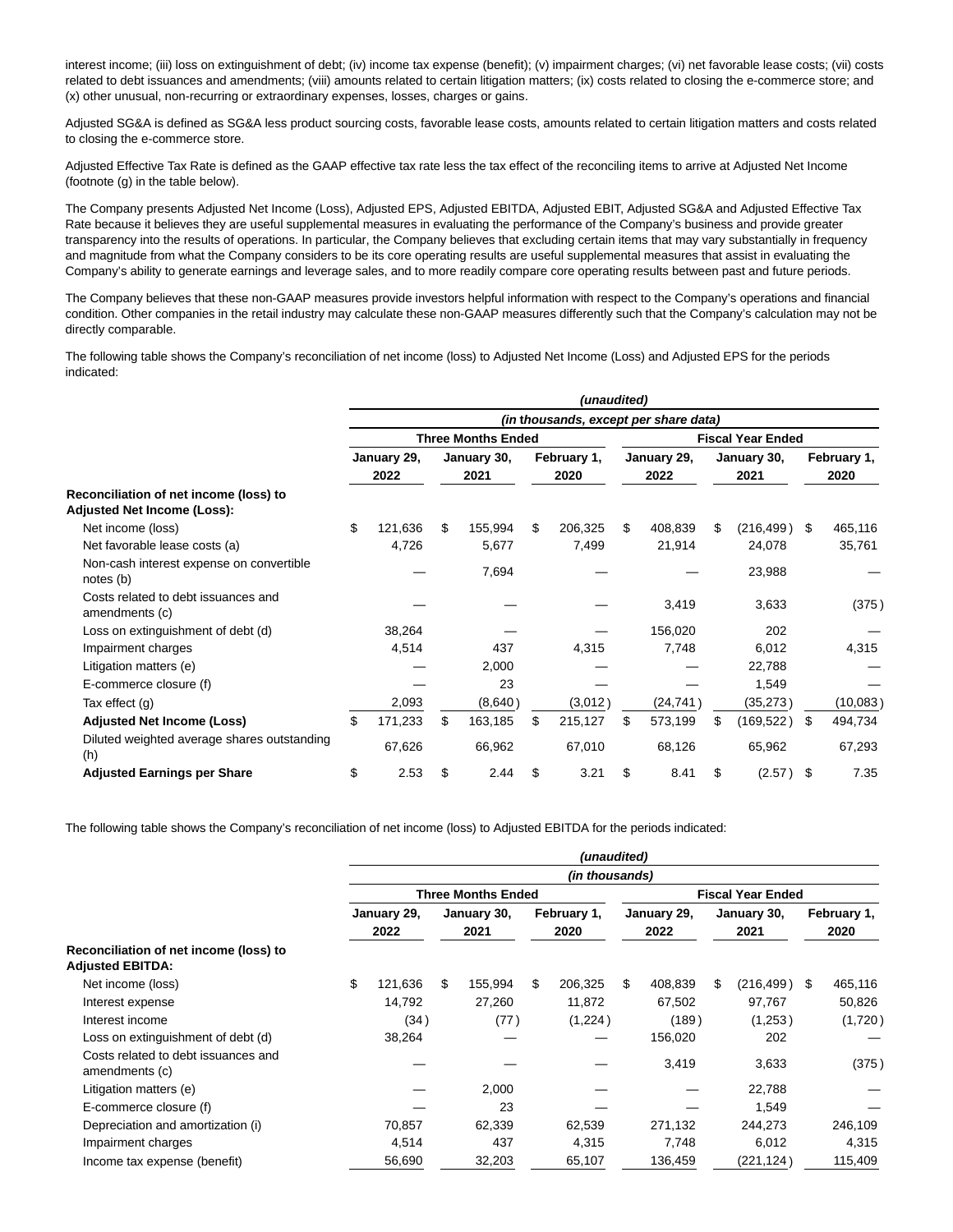The following table shows the Company's reconciliation of net income (loss) to Adjusted EBIT for the periods indicated:

|                                                                 |                |             |    |                           |     | (unaudited) |    |             |     |                          |      |             |
|-----------------------------------------------------------------|----------------|-------------|----|---------------------------|-----|-------------|----|-------------|-----|--------------------------|------|-------------|
|                                                                 | (in thousands) |             |    |                           |     |             |    |             |     |                          |      |             |
|                                                                 |                |             |    | <b>Three Months Ended</b> |     |             |    |             |     | <b>Fiscal Year Ended</b> |      |             |
|                                                                 |                | January 29, |    | January 30,               |     | February 1, |    | January 29, |     | January 30,              |      | February 1, |
|                                                                 |                | 2022        |    | 2021                      |     | 2020        |    | 2022        |     | 2021                     |      | 2020        |
| Reconciliation of net income (loss) to<br><b>Adjusted EBIT:</b> |                |             |    |                           |     |             |    |             |     |                          |      |             |
| Net income (loss)                                               | \$             | 121,636     | \$ | 155,994                   | \$. | 206,325     | \$ | 408,839     | \$. | (216,499 )               | - \$ | 465,116     |
| Interest expense                                                |                | 14,792      |    | 27,260                    |     | 11,872      |    | 67,502      |     | 97,767                   |      | 50,826      |
| Interest income                                                 |                | (34)        |    | (77)                      |     | (1,224)     |    | (189)       |     | (1,253)                  |      | (1,720)     |
| Loss on extinguishment of debt (d)                              |                | 38,264      |    |                           |     |             |    | 156,020     |     | 202                      |      |             |
| Costs related to debt issuances and<br>amendments (c)           |                |             |    |                           |     |             |    | 3,419       |     | 3,633                    |      | (375)       |
| Net favorable lease costs (a)                                   |                | 4,726       |    | 5,677                     |     | 7,499       |    | 21,914      |     | 24,078                   |      | 35,761      |
| Impairment charges                                              |                | 4,514       |    | 437                       |     | 4,315       |    | 7,748       |     | 6.012                    |      | 4,315       |
| Litigation matters (e)                                          |                |             |    | 2,000                     |     |             |    |             |     | 22,788                   |      |             |
| E-commerce closure (f)                                          |                |             |    | 23                        |     |             |    |             |     | 1,549                    |      |             |
| Income tax expense (benefit)                                    |                | 56,690      |    | 32,203                    |     | 65,107      |    | 136,459     |     | (221,124)                |      | 115,409     |
| <b>Adjusted EBIT</b>                                            | \$             | 240,588     |    | 223,517                   | S   | 293,894     | \$ | 801,712     | \$. | (282,847)                | \$.  | 669,332     |

The following table shows the Company's reconciliation of SG&A to Adjusted SG&A for the periods indicated:

|                                                         | (unaudited) |             |      |                           |      |                |      |             |      |                          |      |             |  |
|---------------------------------------------------------|-------------|-------------|------|---------------------------|------|----------------|------|-------------|------|--------------------------|------|-------------|--|
|                                                         |             |             |      |                           |      | (in thousands) |      |             |      |                          |      |             |  |
|                                                         |             |             |      | <b>Three Months Ended</b> |      |                |      |             |      | <b>Fiscal Year Ended</b> |      |             |  |
|                                                         |             | January 29, |      | January 30.               |      | February 1,    |      | January 29, |      | January 30,              |      | February 1. |  |
| <b>Reconciliation of SG&amp;A to Adjusted SG&amp;A:</b> | 2022        |             | 2021 |                           | 2020 |                | 2022 |             | 2021 |                          | 2020 |             |  |
| SG&A                                                    | \$          | 741,622     | S    | 704.964                   | S.   | 595.316        | \$   | 2,868,527   | S.   | 2,326,928                |      | \$2,228,178 |  |
| Net favorable lease costs (a)                           |             | (4,726)     |      | (5,628)                   |      | (7, 450)       |      | (21, 914)   |      | (23, 883)                |      | (35, 389)   |  |
| Product sourcing costs                                  |             | (159, 179)  |      | (143,492 )                |      | (88, 886)      |      | (618, 319)  |      | (433, 772)               |      | (339, 147)  |  |
| Litigation matters (e)                                  |             |             |      | (2,000)                   |      |                |      |             |      | (22, 788)                |      |             |  |
| E-commerce closure (f)                                  |             |             |      | (23)                      |      |                |      |             |      | (1,549)                  |      |             |  |
| <b>Adjusted SG&amp;A</b>                                | \$          | 577.717     |      | 553.821                   |      | 498.980        | \$.  | 2.228.294   | S    | 1.844.936                | \$.  | .853.642    |  |

The following table shows the reconciliation of the Company's effective tax rates on a GAAP basis to the Adjusted Effective Tax Rates for the periods indicated:

|                                                         | (unaudited)         |                           |                     |                          |                     |                     |  |  |  |  |  |  |
|---------------------------------------------------------|---------------------|---------------------------|---------------------|--------------------------|---------------------|---------------------|--|--|--|--|--|--|
|                                                         |                     | <b>Three Months Ended</b> |                     | <b>Fiscal Year Ended</b> |                     |                     |  |  |  |  |  |  |
| Effective tax rate on a GAAP basis                      | January 29,<br>2022 | January 30,<br>2021       | February 1,<br>2020 | January 29,<br>2022      | January 30,<br>2021 | February 1,<br>2020 |  |  |  |  |  |  |
|                                                         | 31.8%               | $17.1\%$                  | 24.0%               | 25.0%                    | 50.5%               | 19.9%               |  |  |  |  |  |  |
| Adjustments to arrive at Adjusted Effective<br>Tax Rate | (7.6)               | 2.9                       | (0.2)               | (3.0)                    | 1.8                 | 0.2                 |  |  |  |  |  |  |
| <b>Adjusted Effective Tax Rate</b>                      | 24.2%               | $20.0\%$                  | 23.8%               | 22.0%                    | 52.3%               | 20.1%               |  |  |  |  |  |  |

(a) Net favorable lease costs represents the non-cash expense associated with favorable and unfavorable leases that were recorded as a result of purchase accounting related to the April 13, 2006 Bain Capital acquisition of Burlington Coat Factory Warehouse Corporation. These expenses are recorded in the line item "Selling, general and administrative expenses" in our Condensed Consolidated Statements of Income (Loss).

(b) Represents non-cash accretion of original issue discount on the Convertible Notes. The original issue discount was eliminated as of the beginning of Fiscal 2021, as a result of adopting Accounting Standards Update 2020-06, "Accounting for Convertible Instruments and Contracts in an Entity's Own Equity."

(c) Represents costs incurred in connection with the review and execution of refinancing opportunities, as well as the issuance of the Secured Notes and Convertible Notes.

(d) Amounts relate to the partial repurchases of the Convertible Notes, the full redemption of the Secured Notes, as well as the refinancing of the Term